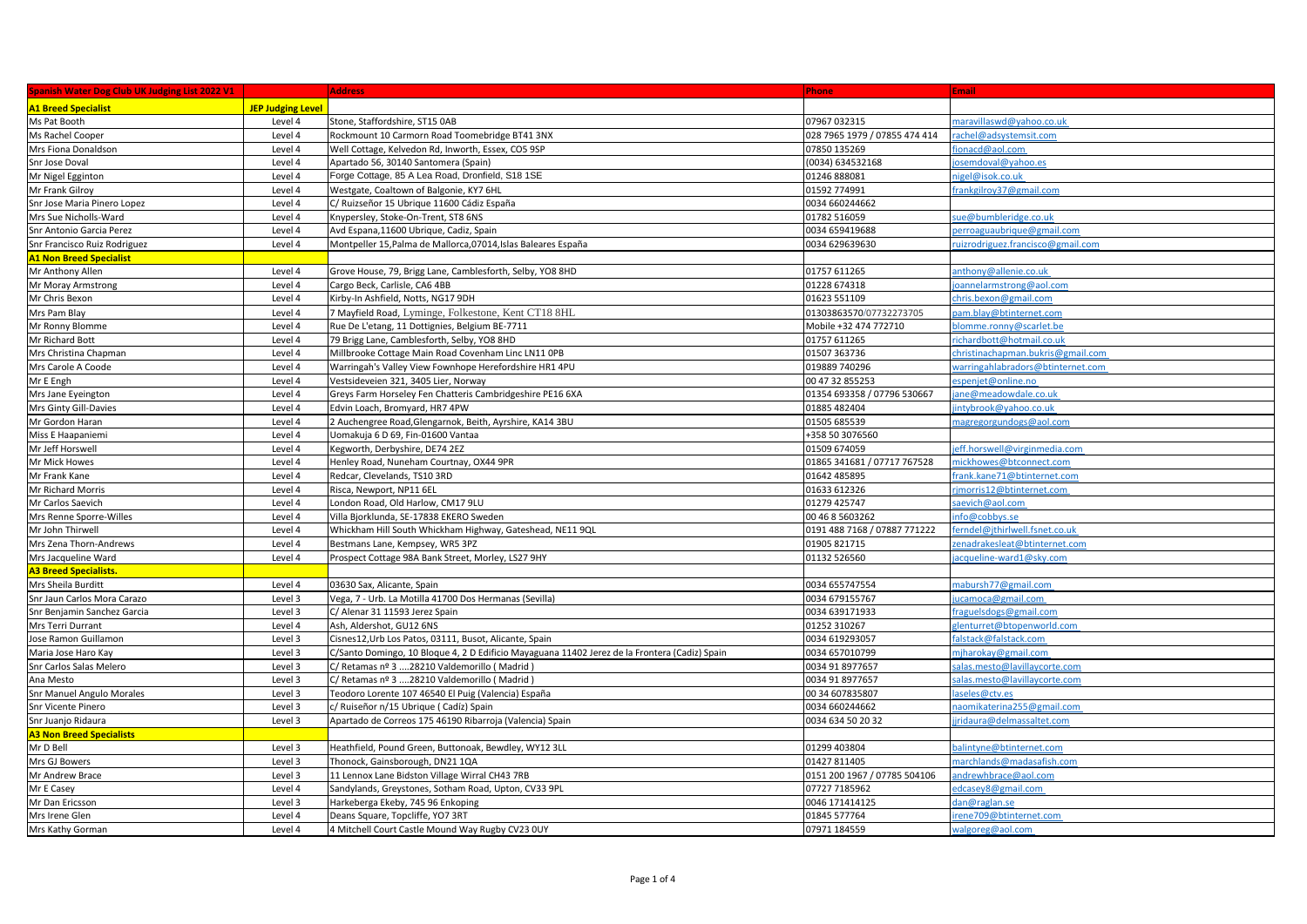| <b>Spanish Water Dog Club UK Judging List 2022 V1</b> |         | <b>Address</b>                                                  | <b>Phone</b>               | Email                                |
|-------------------------------------------------------|---------|-----------------------------------------------------------------|----------------------------|--------------------------------------|
| Mrs Patsy Hollings                                    | Level 4 | Carlton Hall Farm, Carlton Lane, East Carlton, Yeadon, Leeds    | 01132 505113               | stephenpatsy@gunaltweimaraners.co.uk |
| Mr Stephen Hollings                                   | Level 3 | Carlton Hall Farm, Carlton Lane, East Carlton, Yeadon, Leeds    | 01132 505113               | stephenpatsy@gunaltweimaraners.co.uk |
| Dr RW James                                           | Level 3 | 55 High Street Upton Northampton NN5 4EN                        | 01604 240686               | mail@rwjames.me.uk                   |
| Mr Kari Jarvinen                                      | Level 3 | Eerikinkatu 14 A 9, Fi-00100, Helsinki, Finland                 | 00358 400604253            | dog.jarvinen@gmail.com               |
| Miss B Johnson                                        | Level 4 | 3 Flint Cottage, Herringswell Road, Kentford., CB8 7QS          | 01638 750614               |                                      |
| Mrs A Mappin                                          | Level 3 | Field House Farm Brigg Road, Scotter, Gainsborough, DN21 3HU    | 01724 764096               | oryerdalegordons@tiscali.co.uk       |
| <b>Mrs Marion McAngus</b>                             | Level 3 | Greyfurs, Redford Carrayllie, Angus, DD11 2QZ                   | 01241 860254               | marrianmcangus6@gmail.com            |
| Mr Ray McDonald                                       | Level 4 | 23 Wilbury Hills Road, Letchworth, SG6 4JU                      | 01462 672696               | roanjora@roanjora.co.uk              |
| Mr Colin McKay                                        | Level 3 | 9 Ebbisham Road, Epsom, KT18 7NP                                | 01372 810936               | pointersatwoodglade@btinternet.com   |
| Mrs Jenny Miller                                      | Level 4 | Peachtree Cottage Watling Street, Wibtoft, LE17 5BE             | 01455 220330               | feorlig@sky.com                      |
| Mrs Carla Molinari                                    | Level 3 | Rua Principal 660, Quinta Da Ca Scalhiera, Bicesse 2645-261     | 00351 214690276            | molinari.carla@gmail.com             |
| Mr Russell Mosedale                                   | Level 3 | 3 Wildgoose Close, Ibstock, Leicestershire, LE67 6PC            | 01530 481080               | russellmosedale@hotmail.co.uk        |
| Mr David Shields                                      | Level 4 | Carlton Cottage, Deans Square, Topcliffe, Thirsk YO7 3RT        | 07774 973723               | wilholme28@gmail.com                 |
| Mr Derek Smith                                        | Level 3 | Poynton, Stockport, SK12 1RG                                    | 01625 875557               |                                      |
| Mr L M V Pinto Teixeira                               | Level 3 | Av Do Brasil 132 4 Esq, 1700-075 Lisbon, Portugual              | 00 35 11 8 4979            | pintoteixeira@gmail.com              |
| Mr Colin Woodward                                     | Level 3 | Woodlands, Furlong Road, Bolton-Upon-Derane, Rotherham          | 01709 896663               | wadesoness@talktalk.net              |
| Mr Keith Young                                        | Level 4 | 17 Riversleigh Road, Royal Lemmington Spa, WarwicksCV326BG      | 01926 336480               |                                      |
| <b>B List Breed Specialists</b>                       |         |                                                                 |                            |                                      |
| Mrs Pam Cox                                           | Level 2 | Ingleneuk, Thropton, Morpeth, NE65 7HX                          | 01669 620545               | pamcox@btinternet.com                |
| Mr Ben Egginton                                       | Level 2 | 23 Dixen Estate Shotton Colliery Durham DH6 2 PX                | 07444 300365               | oenjregginton@gmail.com              |
| Mrs Helen Gilroy                                      | Level 2 | Westgate, Coaltown of Balgonie, KY7 6HL                         | 01592 774991               | helengilroy187@gmail.com             |
| Mrs Joy Middleton                                     | Level 2 | Surrey, KT23 4BY                                                | 07927 809672               | variaredogs@gmail.com                |
| Mr James Newton                                       | Level 2 | Field House Farm, Brigg Road, Scotter, Lincs, DN21 3HU          | 07305 811924               | ames.patamoke@gmail.com              |
| Mrs Carol Palumbo                                     | Level 2 | Willow Tree Lodge, Epping Lane, Stapleford Tawney, RM4 1ST      | 07850779614                | cipalumbo@hotmail.com                |
| <b>B List Non Breed Specialists</b>                   |         |                                                                 |                            |                                      |
| Mrs Di Arrowsmith                                     | Level 2 | Fleetapple Lodge, Maker Lane, Hoar Cross, Burton On Trent       | 01283 575448               | diarrowsmith@fleetapple.plus.com     |
| Miss Sami Bull                                        | Level 2 | East Cowes, Isle Of Wight, PO32 6DN                             | 01983 241720               | sami bull@yahoo.co.uk                |
| Mrs Jean Byrne                                        | Level 2 | 4 East View, Shawforth, Rochdale, Lancs, OL12 8NT               | 07774 782643               | enrybgundogs@gmail.com               |
| Mrs L Challands                                       | Level 2 | 494 Cromford Road, Woodlinkin, Notts, NG16 4HE                  | 07527 857497               | lea challlo@hotmail.co.uk            |
| Mr Ian Deans                                          | Level 2 | Cooach House 10 Birkendale Sheffield S6 3NJ                     | 0114 457 2668              | mountdown.deans@sky.com              |
| Mr M J Gadsby                                         | Level 2 | Meadow Green, Moss House Lane, Westby, Preston PR4 3PE          | 01772 687301               | mgafterglow@yahoo.com                |
| Mr S Hall                                             | Level 2 | Gregson Lane, Hoghton, PR5 ODP                                  | 01254 853526               | secretary@blackpooldogshow.com       |
| Mr D Hutchison                                        | Level 2 | 116, Shepherds Lane, Dartford, Kent, DA1 2NN                    | 01322 408359               | davidhutchison116@virginmedia.com    |
| Mrs Kelly Jenkinson                                   | Level 2 | Nineteen Lands Farm, Lythe, Whitby, North Yorkshire, YO21 3SQ   | 7581083008                 | kelly.ienkinson@hotmail.co.uk        |
| Mrs Kris Kingsley                                     | Level 2 | Awelfryn, Ffostrasol, Llandysul, Ceredigion, SH44 5JT           | 01239 851612               | kris kingsley@hotmail.com            |
| Hilary Male                                           | Level 2 | 17 Griffiths Avenue, North Lancing, Sussex, BN15 0HW            | 01903 767582               | hilary male@hotmail.com              |
| Mrs Maxine McCullough                                 | Level 2 | Birch Tree House, Moss Bank Rd, St Helens, Merseyside, WA11 7BJ | 7825412599                 | maxine@kimmax.co.uk                  |
| Miss R McDonald                                       | Level 2 | 23 Wilbury Hills Road, Letchworth, Hertfordshire, SG6 4JU       | 07852 293143               | oxanne@roaniora.co.uk                |
| Mr John Millward                                      | Level 2 | 3 Latchford Close, Redditch, Worcs, B98 9NQ                     | 01527 61377                | iohnimillward@skv.com                |
| Mrs C Morgan                                          | Level 2 | 62, Meadowgate, Brampton Bierlow, Rotherham, S63 6HJ            | 01709 760124               | morgan@thechrisses.co.uk             |
| Mr Keith Nathan                                       | Level 2 | Annesley, Notts, NG15 0AS                                       | 01623 720987               |                                      |
| Mr J Newsham                                          | Level 2 | 61 Churchill Meadow, Ledbury, Herefordshire, HR8 2DQ            | 07802 177414               | johnnewsham123@btinternet.com        |
| Mrs Editha Newton                                     | Level 2 | 193(A) Shuttlewood Road, Bolsover, Chesterfield, S44 6PA        | 01246 467560 / 07719637969 | ed-nevedith@skv.com                  |
| Mrs Hilda Parkinson                                   | Level 2 | The Village, Cottam, PR4 OWP                                    | 01253 735497               |                                      |
| Mr J Roberts                                          | Level 2 | 6 Jumble Dyke Rastrick, Brighouse, HD6 3NG                      | 01484 717884               | eff@mirkwood.org.uk                  |
| Mrs Christine Schofield                               | Level 2 | New Firthwood Cottage, Callywhite Lane, Dronfield, S18 2XR      | 01246 418624               | schofield@thechrisses.co.ul          |
| Mr RAW Searle                                         | Level 2 | Sheepwalk Lane, Scawsby, DN5 7UB                                | 01302 788755               |                                      |
| Mr Peter Shepherd                                     | Level 2 | 29, Frome Road, Trowbridge, Wilts, BA14 ODE                     | 01225 753960               | beter@whissgig.co.uk                 |
| Miss Barbara Stamp                                    | Level 2 | 396 Princess Drive, Liverpool, Merseyside, L14 8XQ              | 0151 283 5041              | after8tia@skv.com                    |
| Mrs A Stephenson                                      | Level 2 | Timberdown, 33 Guildford road, Lightwater, Surrey, GU18 5RZ     | 01276 471064               | asteph33@aol.com                     |
| Mr Doug Telford                                       | Level 2 | 39, Spencer Road, Benfleet, Essex, SS7 3ET                      | 07948 894774               | dougtelford@hotmail.com              |
| Mrs Linda Thorogood                                   | Level 2 | 72 Knaves Acre, Headcorn, Ashford, Kent, TN279TJ                |                            | litharrifield@btinternet.com         |
| Mrs S Tolladay                                        | Level 2 | 94 Willow Lane, Knottingley, West Yorkshire, WF11 8AJ           | 07751 039030               | bethersden@sky.com                   |
| Mr C Troth                                            | Level 2 | Old Hall, Warrington, WA5 8TD                                   | 07877 071029               |                                      |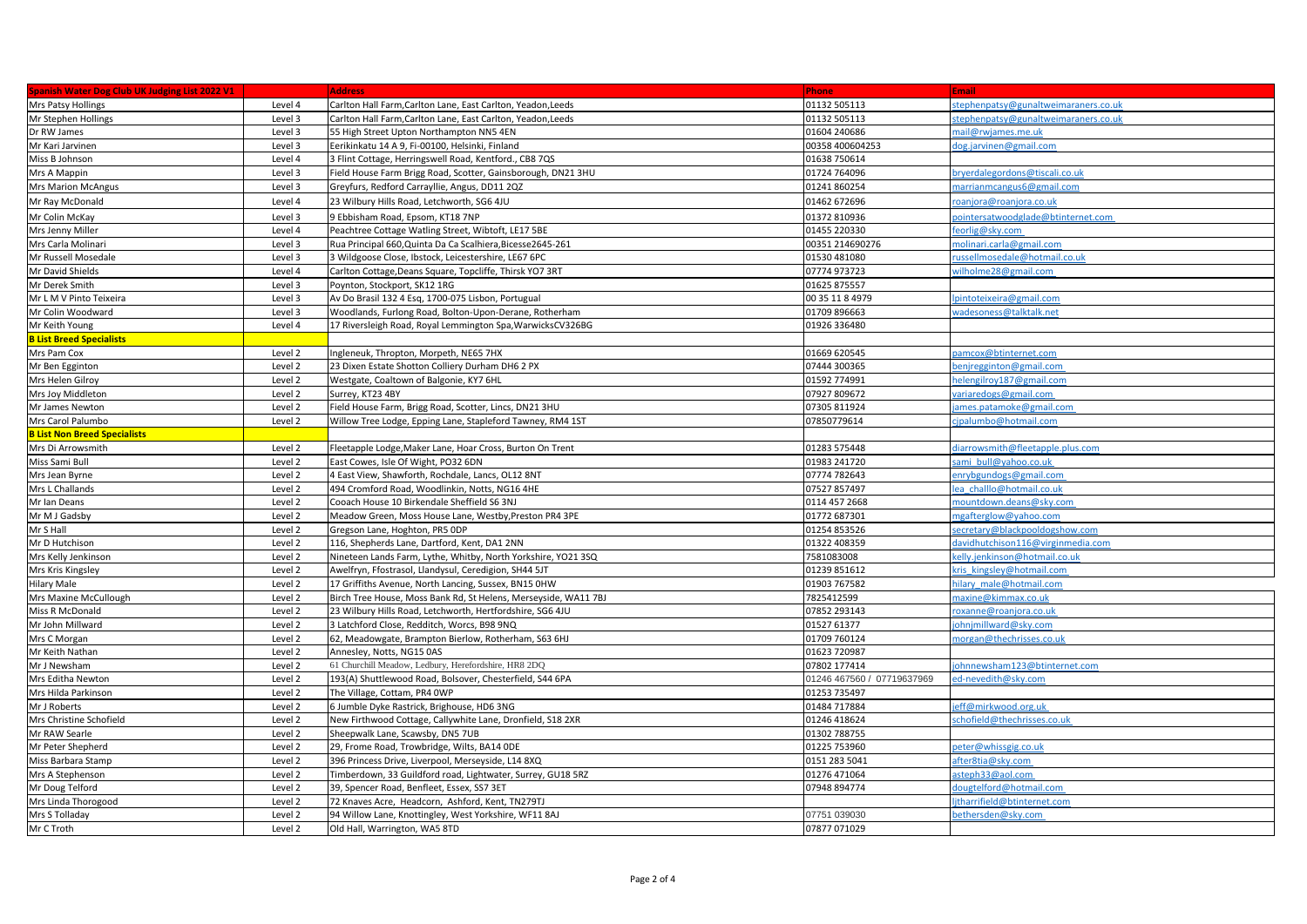| Spanish Water Dog Club UK Judging List 2022 V1 |         | <b>Address</b>                                                               | <b>Phone</b>                 | <b>Email</b>                      |
|------------------------------------------------|---------|------------------------------------------------------------------------------|------------------------------|-----------------------------------|
| Mrs Tina Westwood                              | Level 2 | 57, Brenton Road, Penn Wolverhampton, WV4 5NS                                | 01902 656414 / 07905 113736  | eusanit@blueyonder.co.uk          |
| Mr S Whincup                                   | Level 2 | Upper Howsen Cottage, Cotheridge, Worcester, WR6 5LR                         | 01905 964801 / 07739 358077  | iwhingrin@icloud.com              |
| Mr F Whyte                                     | Level 2 | 8 Hollinlea, Annan, Dunfriesshire, DG12 6QU                                  | 01461 800372 / 07775701057   | rankwhyte.kazval@yahoo.com        |
| Mr K S Wilburg                                 | Level 2 | 40 Malmesbury Road, Criklade, Swindon, SN6 6RP                               | 01793 750520                 | igurd@kanix.cc                    |
| Gunter Wonisch                                 | Level 2 | Hausmannstatten, 8071, Austria                                               |                              | wonisch@sthk.at                   |
| <b>Open Show C List Breed Specialists</b>      |         |                                                                              |                              |                                   |
| Jenny Abrahams                                 | Level 2 | 15 Francis Court, Silver End, Witham, CM8 3QW                                | 01376 408459 / 07917 003034  | abrahams73@googlemail.com         |
| Jordan Arnstrong                               | Level 2 | 23 Dixen Estate Shotton Colliery Durham DH6 2 PX                             | 07495 334475                 | n.armstrong@gmail.com             |
| Marika Frederickson                            | Level 2 | Forge Cottage, 85 A Lea Road, Dronfield, S18 1SE                             |                              | valoatunnelinpaassa@gmail.com     |
| Mrs Kate Hodgekinson-Rutherford                | Level 2 | Chander Hill Farm, Chander Hill, Holymoorside, Chesterfield, S42 7BW         | 07739 121319                 | lhvet@yahoo.co.uk                 |
| <b>Open Show C List Non Breed Specialists</b>  |         |                                                                              |                              |                                   |
| Mr D R Alcorn                                  | Level 2 | Fordell, Crossgates, KY4 8EY                                                 | 07719 407621                 | 0avidRAlcorn@outlook.com          |
| Miss Deborah Anstead                           | Level 2 | 6 Newfields Gardens, Marlow, SL7 1JN                                         | 07900196605                  | iverwatchertollers@googlemail.com |
| Mrs Sue Bird                                   | Level 2 | Stonepit Cottage Kennels, Stonepit Lane, BN5 9QU                             | 07831 767656                 | ue bridus@btconnect.com           |
| Mrs J Blunden                                  | Level 2 | The Bungalow, Redbarns Lane, Newton, DE55 5SD                                | 07833 895606                 | nikette2@talktalk.net             |
| Miss L Blunden                                 | Level 1 | 4 Highfields Close, Alfreton, Derbyshire, DE55 7PX                           | 07454 775500                 | aurenblunden1@hotmail.co.uk       |
| Yvonne Burchell                                | Level 2 | The Bungalow, 16a Eastmeare Court, West Totton, Hampshire, SO40 8WT          | 023 8036 8253 / 07913 658012 | ivalake@gmail.com                 |
| Mrs Pat Butler-Holley                          | Level 2 | Bewlie Main Cottage, Lilliesleaf, TD6 9ER                                    | 07850 419204                 | oat@shandwick.org                 |
| Mrs Tracey Boyles                              | Level 2 | Riverside Cottage, Cladich by Dalmally, Argyll                               | 07821 674619                 | racey@bleyos.co.uk                |
| Miss Alison Broome                             | Level 1 | 5 Anchorway Road Coventry Warwickshire CV3 6JL                               | 07585 949873                 | oroomealison@gmail.com            |
| Mrs Jean Collins-Pitman                        | Level 2 | School House, Hepple Hill, Edmundbyers, Consett, DH8 9NS                     | 07877 286702                 | amscotgordons@aol.com             |
| Mr Gary Denver                                 | Level 2 | 4 Meadow Vale, Ripon, HG4 2PN                                                | +49157 36396068              | tarethedenver@live.co.uk          |
| Miss Leah Donnelly                             | Level 1 | 8 Hawthorn Glen, BT17 ONU                                                    | 07387893584                  | Gillen08@googlemail.com           |
| Ms Bev Dummett                                 | Level 2 | 13 St Andrews Crescent, Sleaford, Lincs, NG34 8LS                            | 7971028240                   | ev@americancocker.com             |
| Ms T Dunsdon                                   | Level 2 | Delphi, Dove Lea Gardens, River, Dover CT17 0QH                              | 01304 827232                 | easpringess@btinternet.com        |
| Dr Ian Gabriel                                 | Level 1 | Chiswick, London, W4 4HG                                                     | 01792 224014                 | gabriel@imperial.ac.uk            |
| Mr Karl Gawthorpe                              | Level 2 | 19 Badger Road, Woodhouse, Sheffield, S13 7TQ                                | 07733 157961                 | carlgawthorpe71@gmail.com         |
| Mr Jack Gilder                                 | Level 1 | 4 Highfields Close, Alfreton, Derbyshire, DE55 7PX                           | 07454 775500                 | aurenblunden1@hotmail.co.uk       |
| Mrs Carol Gill                                 | Level 2 | Diptonia Gundogs, Collierley Farm, Collierley Lane, Dipton, Stanley, DH9 9LD | 01207 570258                 | <9gundogs@outlook.com             |
| Mr Tom Gorrian                                 | Level 2 | Mousewater Cottage, Forth, Lanark, ML11 8ET                                  | 07779 329320                 | om.gorrian@btinternet.com         |
| Penny Gowland                                  | Level 1 | The Cottage, Church Street, Prees, Whitchurch, Shropshire SY132EE            | 07970860622                  | ennygowland@btinternet.com        |
| Mrs Caroline Griffin-Woods                     | Level 1 | 3 Copse Close, Immingham, NE Lincs, DN40 2JD                                 | 01469 576882                 | griffinwoods@btinternet.com       |
| Mrs Shirley Hockenhull                         | Level 2 | 14, Bexington Drive, Crewe, CW1 3XR                                          | 01270 361175 / 07740 443367  | hirleyhockenhull@yahoo.com        |
| Ms Brenda Hutchison                            | Level 2 | 116 Shepherds Lane, Dartford, Kent, DA1 2NN                                  | 01322 408359                 | rendahutchison116@virginmedia.com |
| Mr Jeff Luscott                                | Level 1 | Willow Tree Cat Hotel Blankney Lincoln LN4 3BJ                               | 01526378809 / 07885329020    | us123@aol.com                     |
| Mrs Jennifer Millard                           | Level 2 | The Beeches, 79 Ely Road, Little Downham, CB6 2SN                            | 07851 153016                 | ennyfairhill@yahoo.co.uk          |
| Miss K Miller                                  | Level 1 | Peach Tree Cottage, Watling St, Wibtoft, lutterworth LE175BE                 | 01455 220330                 | avalli@live.ie                    |
| Ms Cath Moffat                                 | Level 2 | 46 Newbell Court, Consett, Co. Durham, DH8 6FE                               | 07714 014887                 | vleca@outlook.com                 |
| Mrs EA Orzel                                   | Level 2 | Pickerton Farmhouse, Gutherie, by Forfar, Angus, DD8 2TZ                     | 01307 830378                 | orzelbraxton@aol.com              |
| Mr WJ Orzel                                    | Level 2 | Pickerton Farmhouse, Gutherie, by Forfar, Angus, DD8 2TZ                     | 01307 830378                 | orzelbraxton@aol.com              |
| Mr Martyn Rees                                 | Level 2 | 13 Rodway Road, Mangotsfield, Bristol, Avon, BS16 9HH                        | 01179 563959                 | nartynjrees@btinternet.com        |
| Mr E Ryan                                      | Level 2 | Peach Tree Cottage, Watling St, Wibtoft, lutterworth LE175BE                 | 01455 220330                 | avalli@live.ie                    |
| Ms Marion Sargent                              | Level 2 | 287 Leicester Road, Markfield, LE67 9RH                                      | 01530 249904                 | marionsargent.tegwani@aol.co.uk   |
| Mr A Scourfield                                | Level 1 | Danton Cottage, 57 Shilton Lane, Coventry. CV2 2AB                           | 02476 617937                 | danton02@aol.com                  |
| Mrs Anne Smith                                 | Level 1 | 51a Main Street, Newhall, Swadlincote, DE11 0TW                              |                              | entolacollies@gmail.com           |
| Miss NA Spencer                                | Level 2 | Wood View, 9 Bransfield Close, Wigan, Lancashire. WN3 5NW                    | 07710 495256 / 01942 497463  | bannonbrig@gmail.com              |
| Ms Helen Sutton                                | Level 1 | 45A Leigh Crescent, Long Itchington, Southam, CV47 9QS                       | 01926 810779 / 07851892180   | enzali 74@gmail.com               |
| Miss Jennie Tracz                              | Level 2 | 1 Killester Road, Gateacre Village, Liverpool, L25 3QD                       | 07883 663738                 | ennieeacregategundogs.co.uk       |
| Ms Daniela Tranquada                           | Level 2 | 73 Edgebury, Chislehurst, BR7 6JN                                            | 07545 190392                 | armeiro@ntlworld.com              |
| Mrs Yulia Titovets                             | Level 2 | 15 Windmill Lane, Bushey, WD23 1NQ                                           | 07411 612425                 | v.titovets@gmail.com              |
| Miss Kirsty Watts                              | Level 2 | 14 Newland Ave, Great Bardfield, Essex, CM7 4RU                              | 7739514624                   | pakmarshchesapeakes@gmail.com     |
| Mr Eddie Webster                               | Level 1 | Smailholm Croft, Smailholm, Kelso, TD5 7PJ                                   | 01573 460363                 | penjcroft.web@btinternet.com      |
| Miss Sam Whiting                               | Level 2 | 496 Cromford Rd, Woodlinkin, Notts, NG16 4HE                                 | 07971333046                  | amanthawhiting69@gmail.com        |
| Mrs D Whitehead                                | Level 1 | 28, Waverly Ave, Beeston, Nottingham, NG9 1HZ                                | 0115 9177076 / 07733316969   | foxshaven@ntlworld.com            |